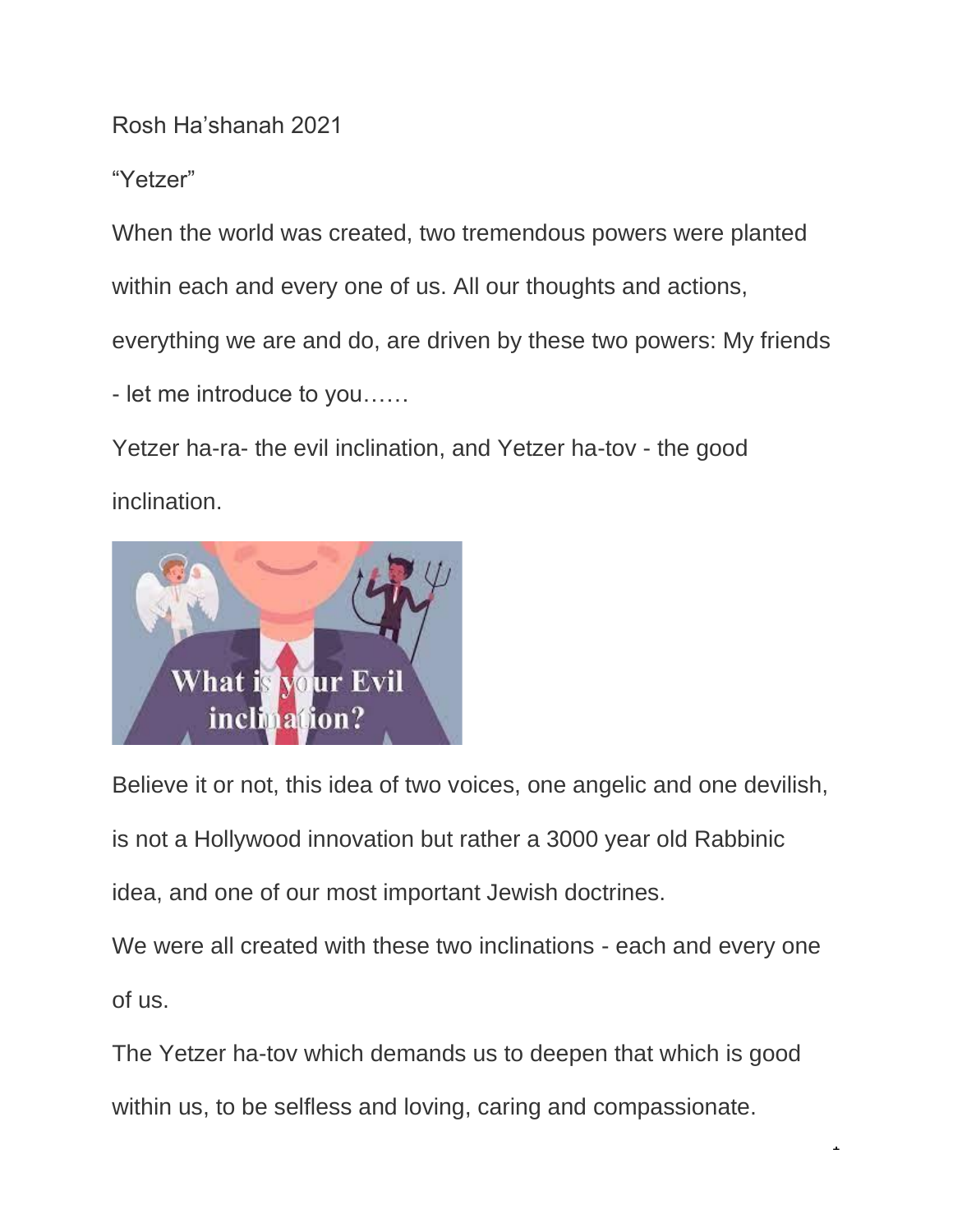And the Yetzer ha-ra which appeals to our physical urges, our materialistic needs, our tendency to gravitate towards selfish gratification.

And we must wonder - why would God plant within us with this evil inclination -wouldn't we and our world be better off without having an evil inclination altogether?

The answer is surprising- our sages teach that life without the Yetzer ha-ra is impossible. Yes, impossible.

While our Yetzer ha-ra has the potential to cause harm, it is in fact the "evil inclination" which provides human life with its driving motivation. It's the power that feeds our curiosity, it's the energy that makes us envy what others have, so that we can dream about our own success. It helps us get us out of bed in the morning, pushing us to achieve our goals.

The sages reached this conclusion by reading the story of Creation you see…

On every one of the days of creation, when God looked at his work we are told "And behold, God said, it was good", but after man was created, we read "And behold, God said, it was VERY good".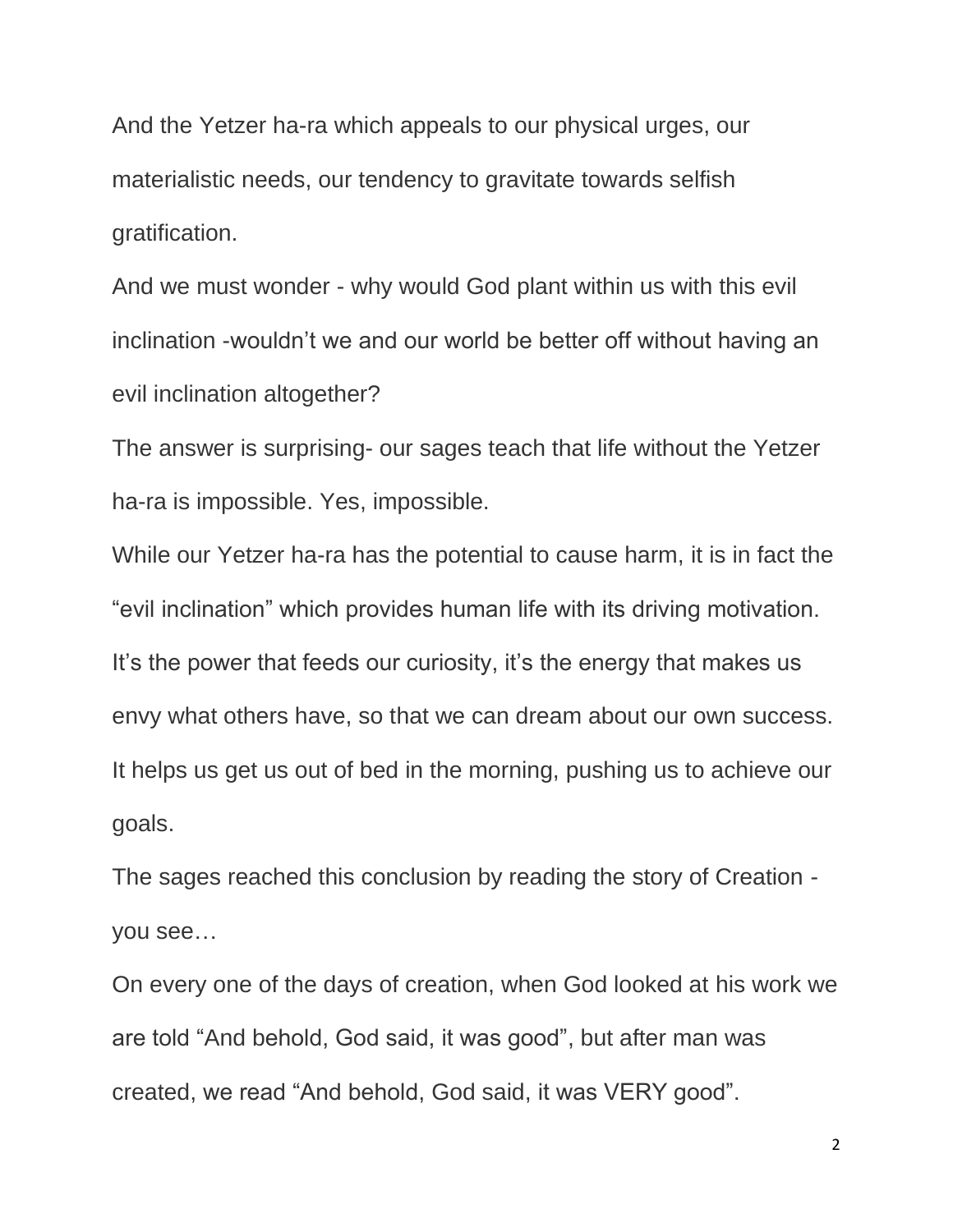So, in the Talmud we find this discussion: "Rabbi Nahman said in Rabbi Samuel's name: 'Behold, it was good' refers to the good inclination; 'And behold, it was very good' refers to the evil inclination. How is an evil inclination very good? That would be extraordinary! But without the evil inclination, no man would build a house, take a wife and beget children."

I love our ancient rabbis, they were not living in an ivory tower, disconnected from reality, they were not trying to pretend to be selfrighteous - to claim it is possible to live without this Yetzer ha-ra - **au contraire** - our rabbinic tradition even preserves this magical story: "Our sages once caught the Yetzer ha-ra –the bad inclination and bound it up with gold chains. At first, they were very pleased with themselves. Thievery stopped; murder ceased. People were suddenly friendly and loving towards one another. There was no jealousy and in all the land no arguments occurred.

Then, slowly, our sages came to a strange realization. People were so satisfied and content that they did not bother to toil. There was no competition, so people quit striving. No new houses were built. People no longer married nor wanted to have children. No babies were born.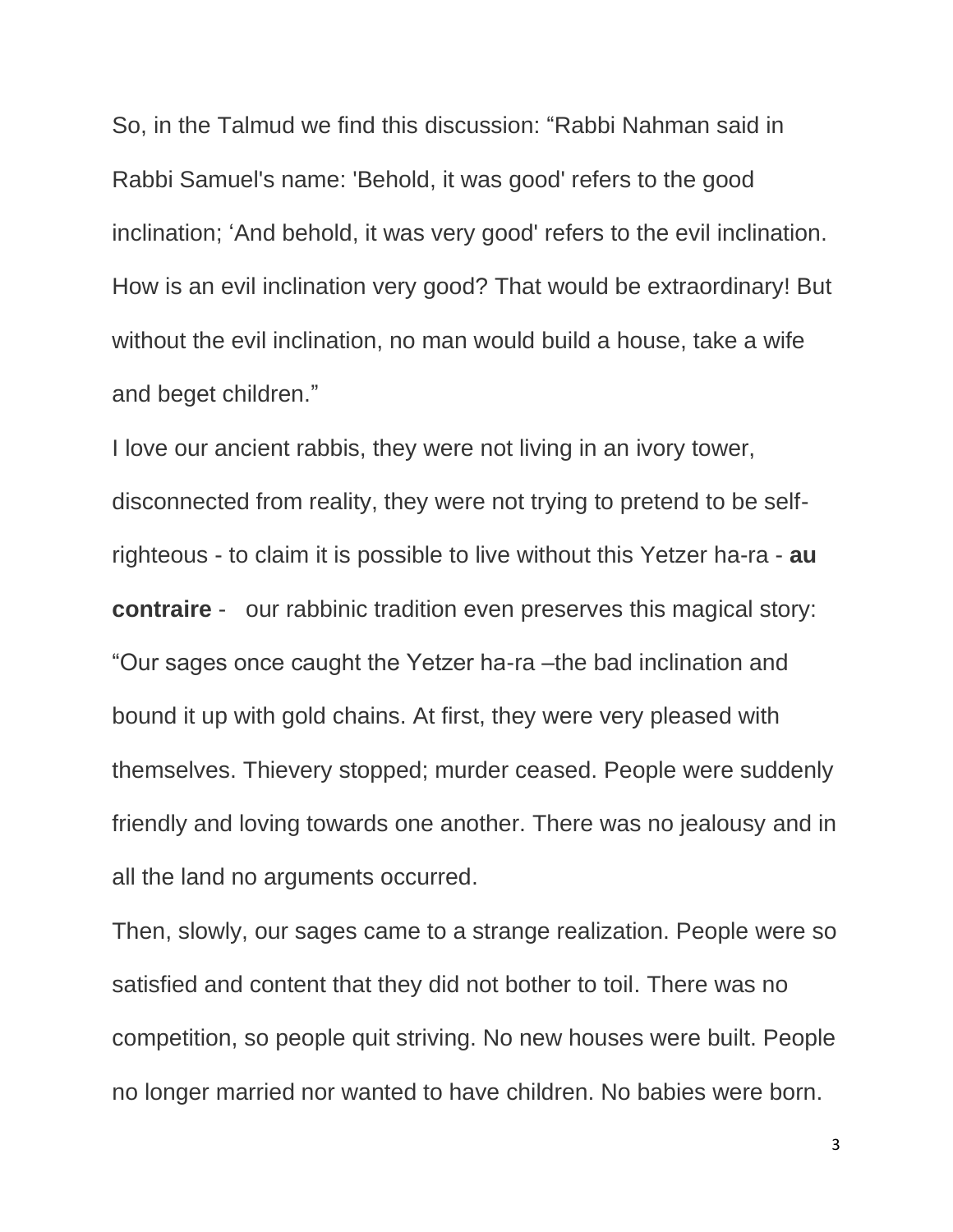Even chickens stopped laying eggs. Finally, even the sages themselves became lazy and put off their study of Torah. In this way, our sages learned how important the evil inclination is to the world. They broke the golden chains and set the Yetzer ha-ra free" This story teaches us that we must accept the evil inclination as an integral part of us - and thus we must live our lives in this delicate balance between these two forces - everything we do - has the power to turn from good to bad if the Yetzer ha-ra takes over, if it becomes too powerful.

Take for example one's ego - if managed properly, it yields a necessary level of confidence to feel worthy of one's success. However, when our egos are left to run rampant, we start craving respect and recognition and become arrogant and self-centered. Or love - we all want to love and to be loved - but wanting it too much can become an obsessive, even abusive relationship. At times a passionate love can turn to lust, which can lead to horrible things. Having money to provide for our needs, and for the needs of our loved ones is noble- but how quickly can our Yetzer ha-ra turn that need into greed.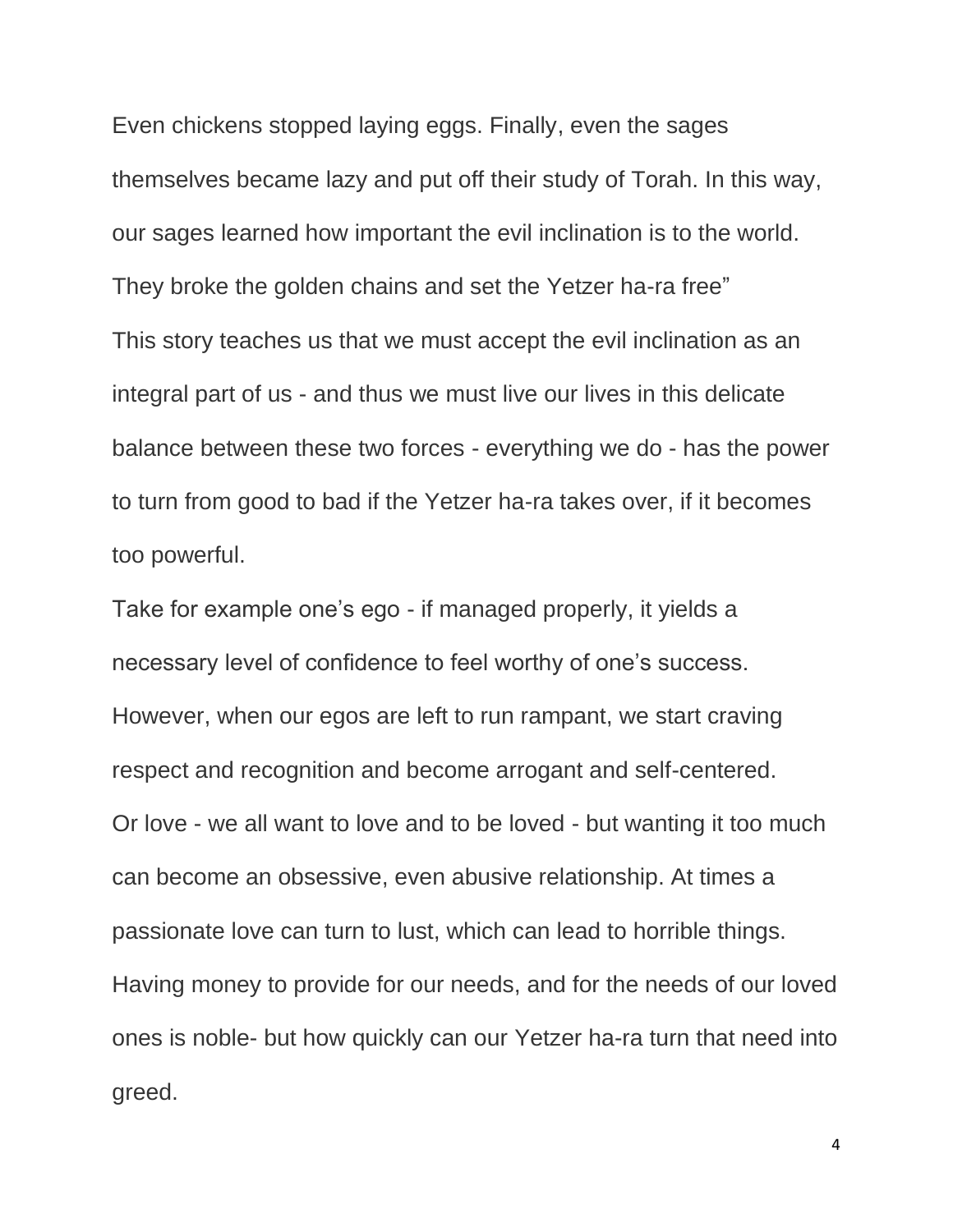Enjoying food becomes gluttony.

Friendly non harmful sharing of "news" about a common acquaintance can turn, with the help of Yetzer ha-ra into vile, destructive gossip. Healthy anger becomes rage. Excellence becomes over achievement - often at a high personal and family price.

Fear that galvanizes us may become a paralyzing force, trying to avoid conflict too often can cause us to turn a blind eye to injustice. And while Jewish wisdom recognizes how critical controlling our own evil inclination is, it recognizes how difficult it is.

In our American culture we have different ideas and images of what it means to be hero - from the fictional Superman and Wonder Women, to the more earthly real firefighters, police and armed forces, doctors and nurses, teachers and so many more.

However - The Jewish idea of what it means to be a hero is very different.

In Pirkei Avot - ethics of our sages - the rabbis ask: who is a hero - *Mihu Gibor*? The answer is astonishing - *Mihu Gibor? Ha'kovesh et yitzro* - the one who can conquer his or her evil inclination.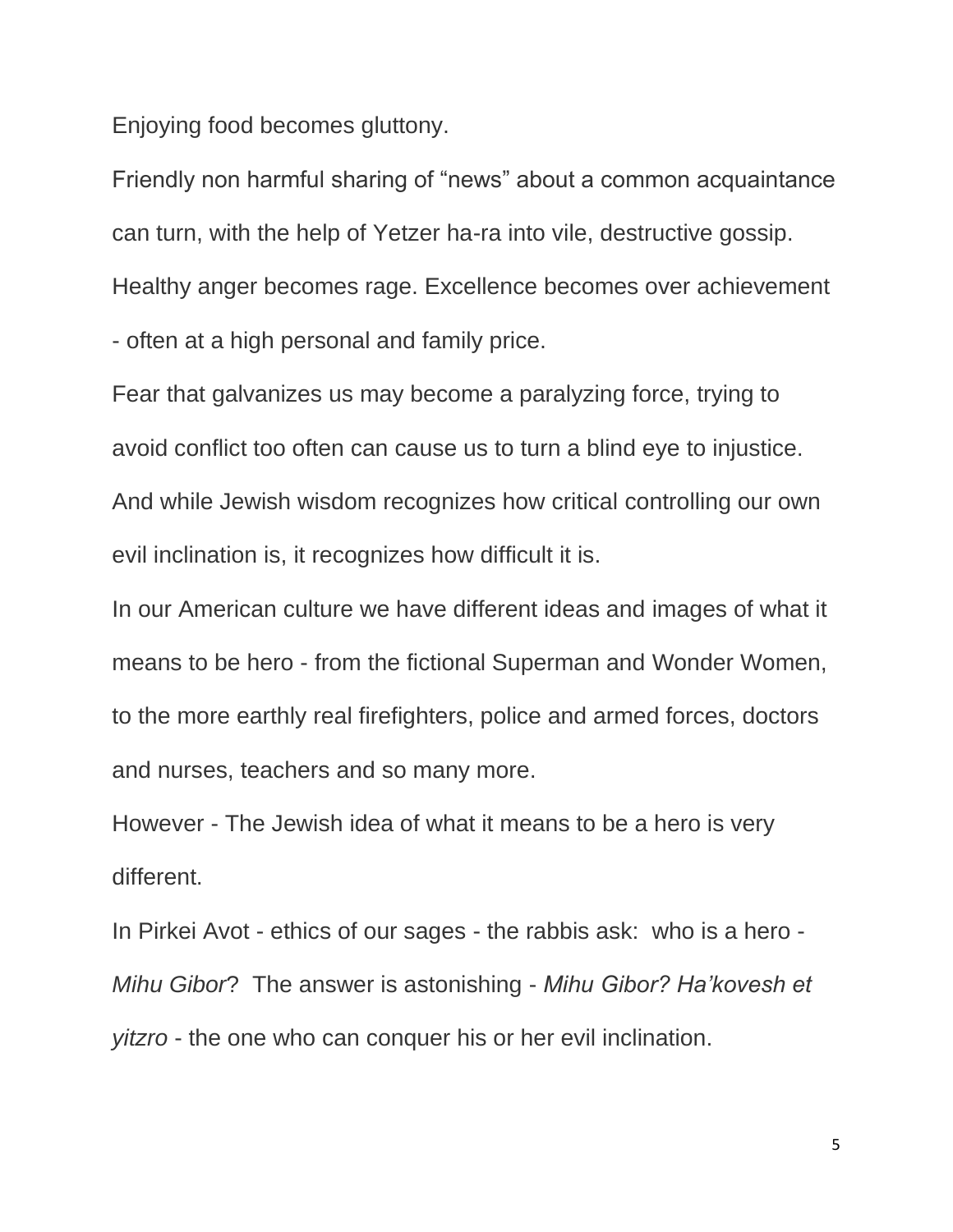The rabbis teach what we know to be true - our biggest personal enemy is not lurking outside, but rather is within each and every one of us. We have the power to be our own, most dangerous enemy. An enemy that if given the opportunity can and will destroy us. While we can be courageous and fearless when it comes to battling threats around us, it is this voice- with in us - which for so many of us is the hardest to silence.

Rosh Hashanah and the ten days of awe leading to Yom Kippur provide us with yet another opportunity to look deep inside, check in with our evil inclination - and see if, and where, it is out of control.

This fight begins with a simple question, the one that God asks Adam and Eve in the Garden of Eden after they surrender to their Yetzer hara - disobeying his instructions not to eat the fruit of the tree of knowledge, it's the question Cain had to face, when after allowing his Yetzer ha-ra to flood him with such envy that he kills his own brother that haunting question **Ayeka**?

*Ayeka* – where are you right now? Not physically - but spiritually, morally? Where is your Yetzer ha-ra – is it under control?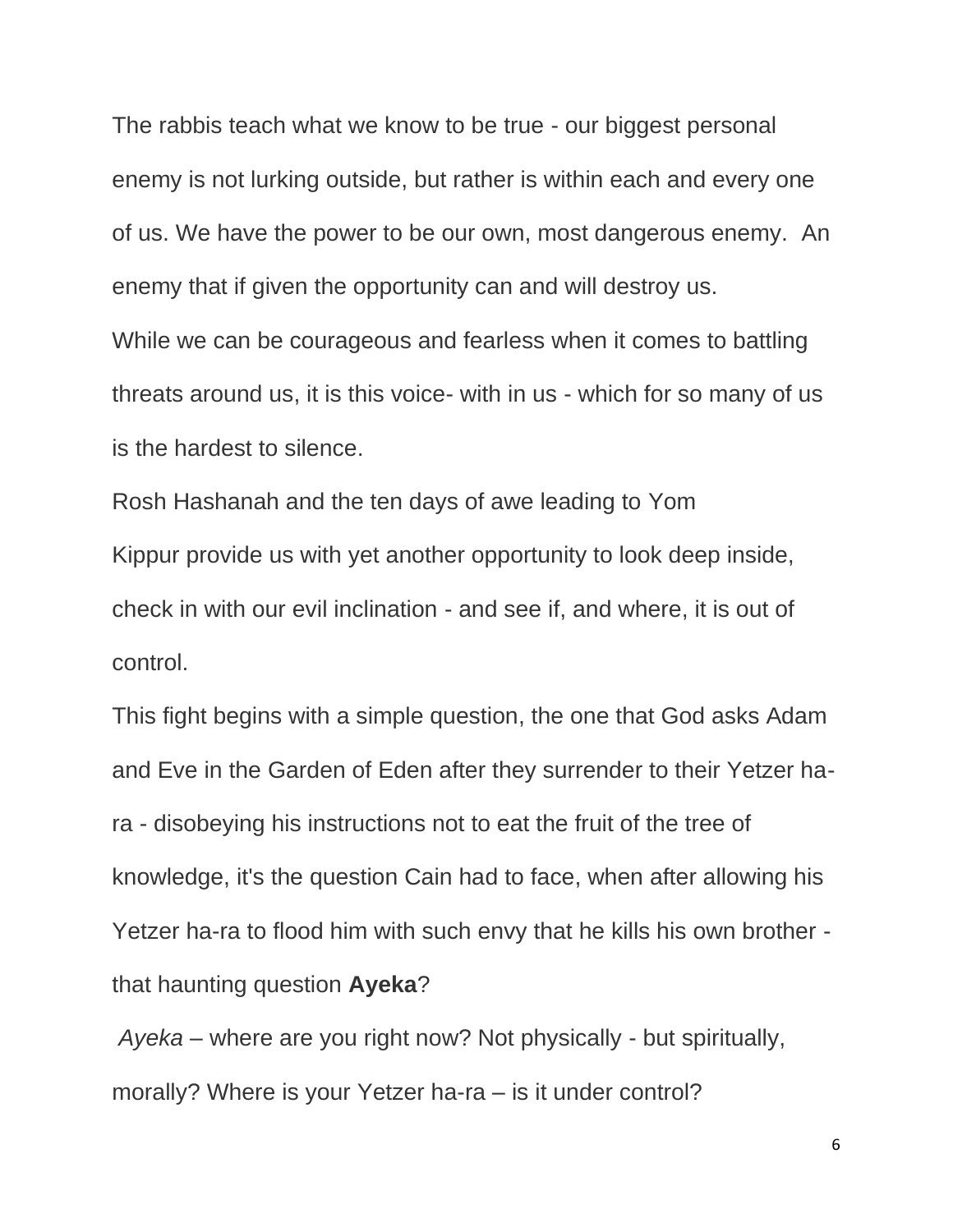Ayeka - where are you when it comes to humility - is your Yetzer ha-ra causing you to think you are a bit better than everyone else around you, a bit or a lot smarter? More successful? Are you looking down at people who are different from you? Are you too judgmental of others? Is your Yetzer ha-ra telling you that YOU - YOU don't need to be humble? That you are truly a success story and let those less successful be humble?

Ayeka - when it comes to generosity? Is your Yetzer ha-ra telling you that you don't have to give so much? That what you give is more than enough? That it's not your responsibility to support (*fill in the blank here with an organization or cause that is important to you.*) That you yourself don't have enough and that those who have more than you should give more?

Ayeka - when it comes to forgiveness? Is your Yetzer ha-ra telling you that it's the other person's fault and it's on them to apologize to you, is it telling you to wait until they make the next move? That there is no other possible way you could have done anything different? Ayeka - when it comes to loving and pursuing justice? Is your Yetzer ha-ra telling you to look the other way, convincing you that "they",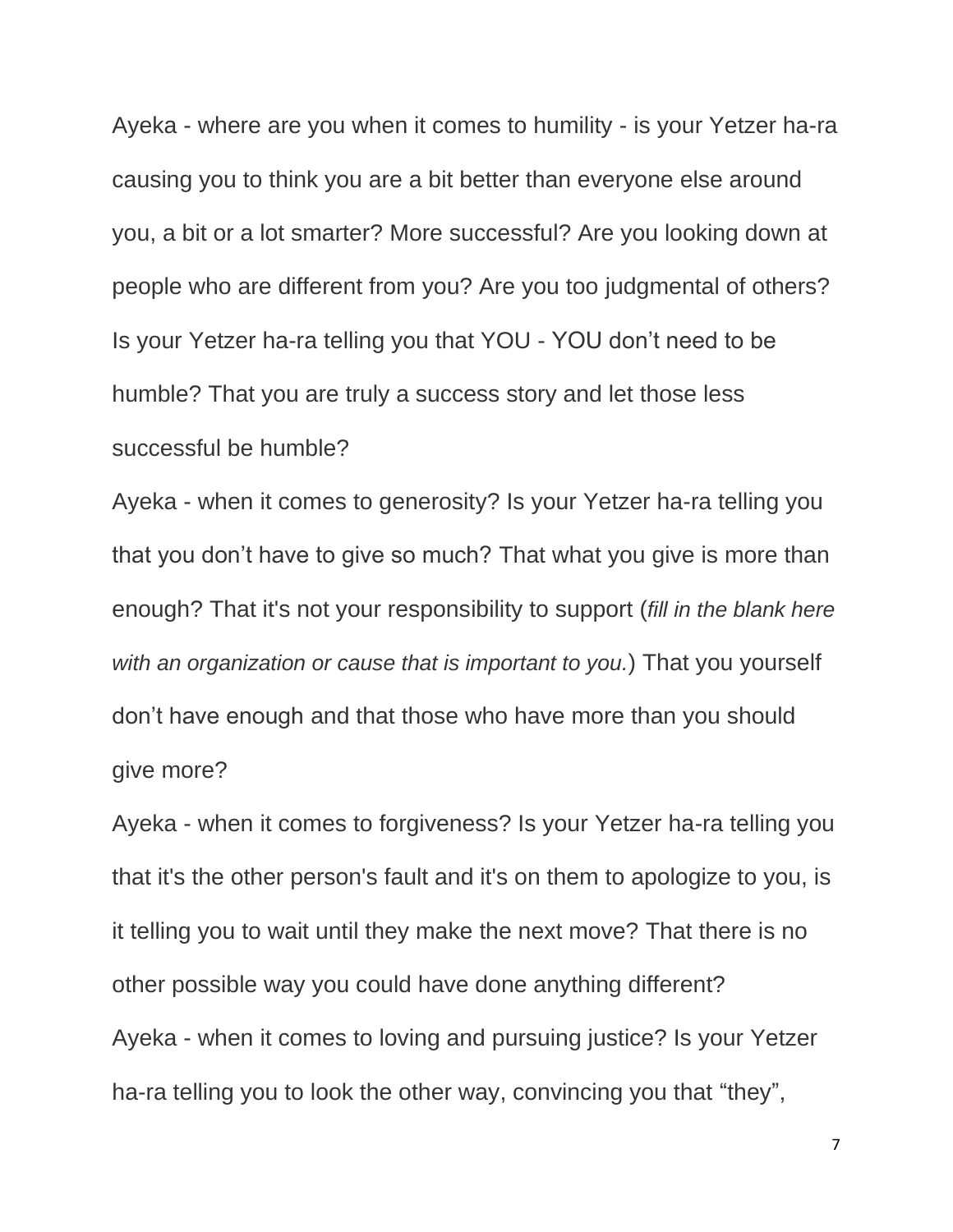whoever they are, brought it upon themselves? That it's not your problem. Is it weakening your faith that the problem can be fixed and that it is your responsibility to help fix this?

Although we may not like to admit it, the Yetzer ha-ra is in each of us, it is there by God's design, and it is what makes life so hard, because we usually don't have to make decisions between right or wrong, black or white, most of life is lived between shades of gray, with two powerful forces pushing us in opposite ways.

Rosh Hashanah provides us with yet another opportunity to see ourselves as heroes - fighting that inclination, moving closer towards being our best selves.

The next ten days are the days of awe - and I believe one reason they are called so is because it is truly scary to listen to that Yetzer ha-ra that is within each and every one of us.

At this moment - your Yetzer ha-ra who is feeling the awe of these days is fighting hard, it knows you came here today because your Yetzer ha-tov feeds your belief in the idea of Teshuva, in our ability as humans to change, to give and get a second chance, to repent - your Yetzer ha-ra knows it's in a battle against his brother - the Yetzer ha-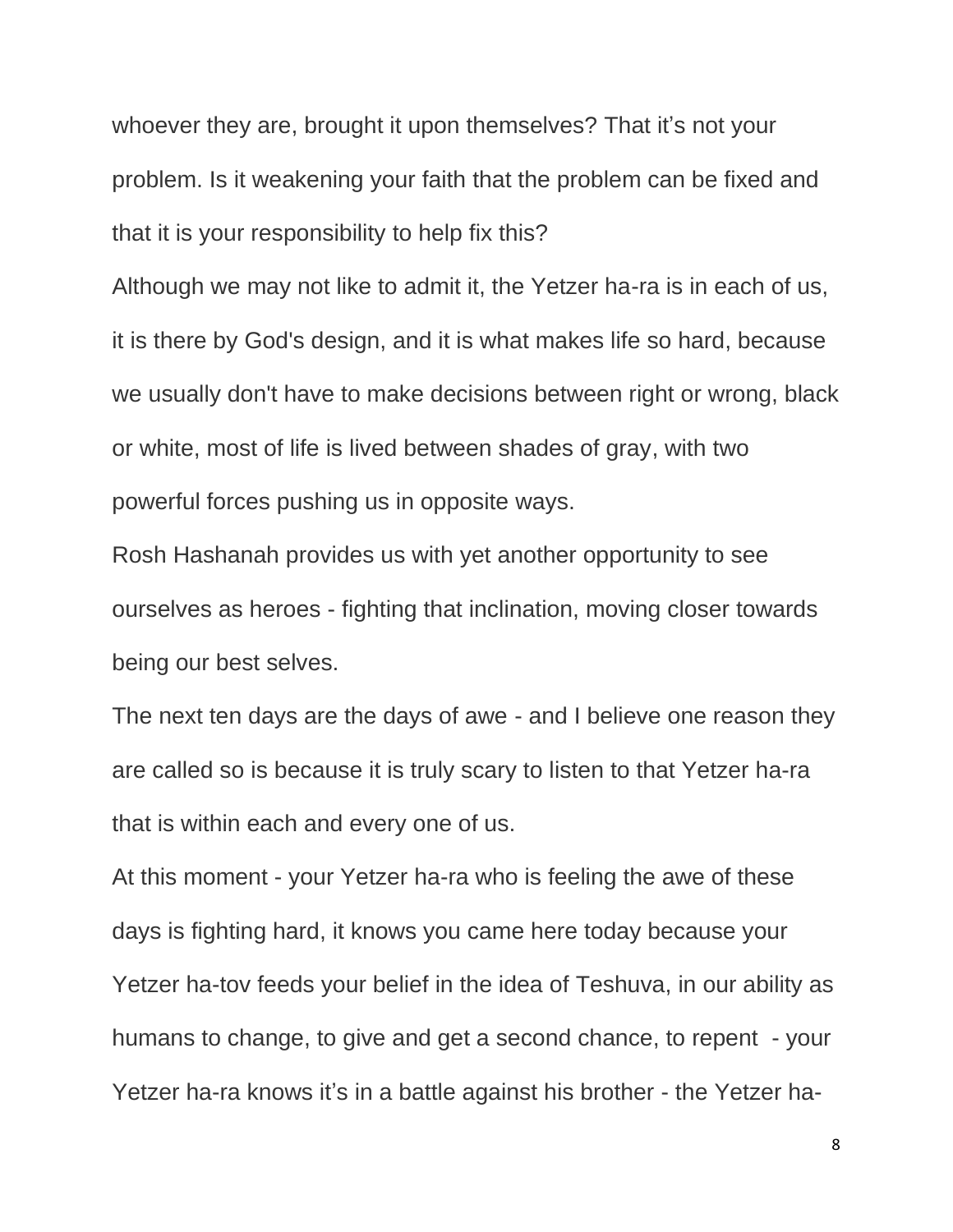tov, and I know it's trying to tell you, I can almost hear it saying "You don't have to listen to this rabbi, you can't really change, you can't really beat me, why bother? You tried before and failed, what makes you think you will be successful now?

And your Yetzer ha-ra is not that wrong, it looks for moments of weakness, moments when we may not have the strength or resolve to overpower it. Don't underestimate your Yetzer ha-ra, your Yetzer hara is a **MIGHTY** contestant. The Talmud cautions us "The Yetzer ha-ra is crafty. At first, it gains a foothold by asking us to do a small thing… Soon it requires us to do something more serious. The Yetzer ha-ra may say to us, "Just do this thing one time—it cannot hurt anyone if you only do it one time." Then soon it requires us to do evil all the time… At first, says the Talmud, the Yetzer ha-ra is like a passerby, later it is like a guest, and finally it becomes the master of the house. There is a story about a grandfather who says to his grandson, "Boy, a fight is going on inside me. It is a terrible fight between two wolves. One is evil. He is anger, envy, sorrow, regret, greed, arrogance, selfpity, guilt, resentment, lies, false pride, superiority and ego."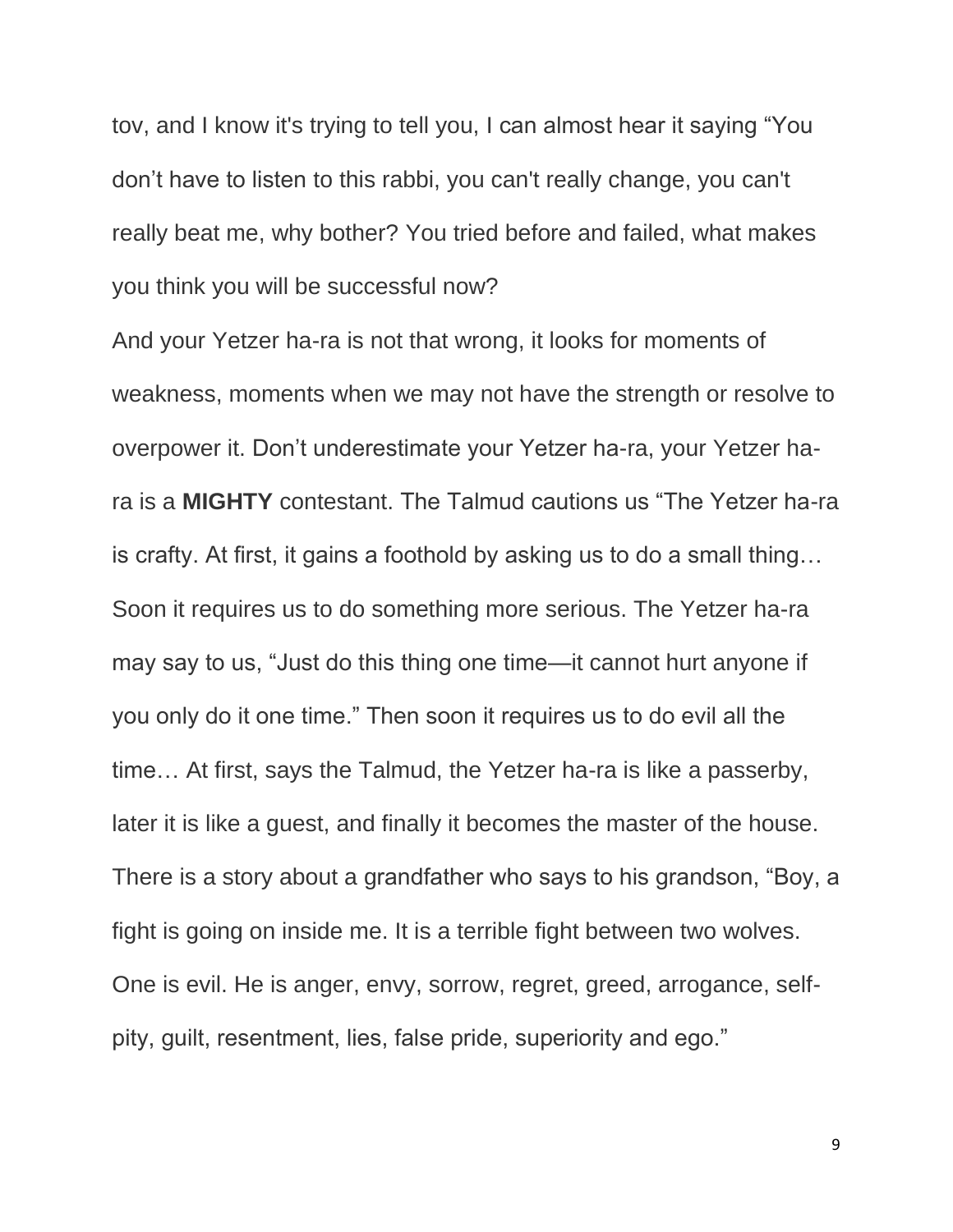He continued. "The other wolf is good. He is joy, peace, love, hope, serenity, humility, kindness, benevolence, empathy, generosity, truth, compassion, and faith. The same fight is going on inside you — and inside every other person too."

The grandson thought about it for a minute and then asked the grandfather, "Which wolf will win?"

The grandfather simply replied, "The one you feed."

This story made me think that maybe a good reason to fast on Yom Kippur is to represent our determination to starve our Yetzer ha'ra. Conquering the Yetzer ha-ra is a lifelong task, it's a battle we can never truly bring to an end, the moment we think we have conquered our Yetzer ha-ra is the moment it reawakens.

And our sole goal is to control it - there is no expectation to kill our Yetzer ha-ra, nor to eliminate it, we already realized that we need it but there are ways to harness it, even to shape it. It's no coincidence that the word to shape in Hebrew comes from the same verb as inclination -YETZER - we have the power to shape the form of people we want to be by shaping, controlling, conquering our Yetzer ha-ra.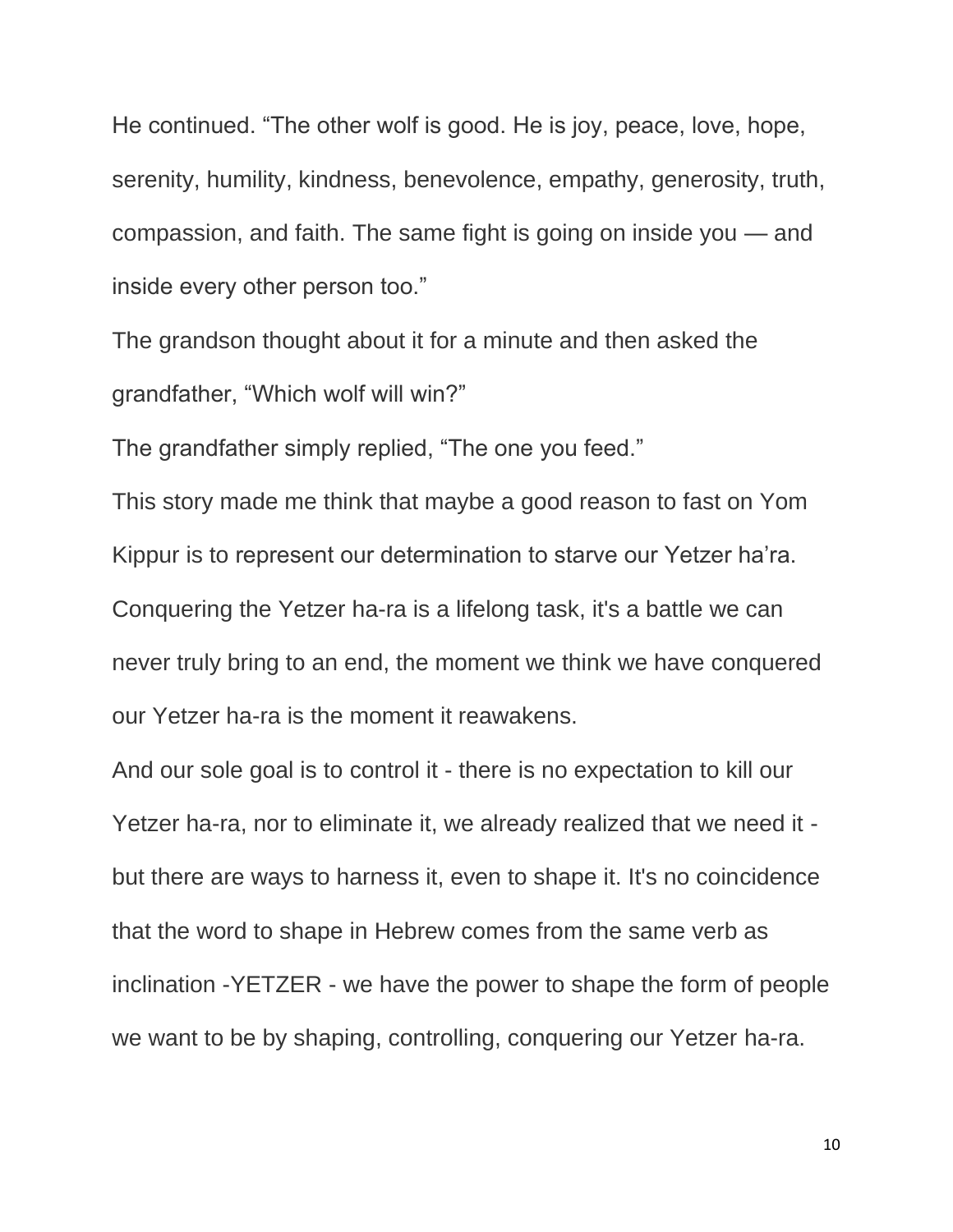And this time of the year serves as our annual refresher course in how to achieve this difficult yet goal.

This crash course - can be summarized in the words of the Netane Tokef "*U'Teshuvah, U'Tefilah, U'Tzedakak*" - with repentance, prayer, and tzedakah we shall be our best selves.

**Teshuvah** - often defined as repentance - truly means return. This time allows us to return to our true soul, our best self. I pray that we use this time to honestly reflect, take accountability, and seek forgiveness for where we have fallen short. May we commit to a course of taming our inclination to do evil and repent for the times our Yetzer ha-ra caused us to hurt others or ourselves.

**Tzedakah** - May we strive to live a life of selflessness, generosity, and sharing our many blessings with others, let us use this time of year and what we have and can share - to bring more light and goodness into the lives of others. The only way to beat hate is with love. The only way to quiet evil, the Yetzer ha-ra, is by doing good, giving Tzedakah and acting in a loving kind way.